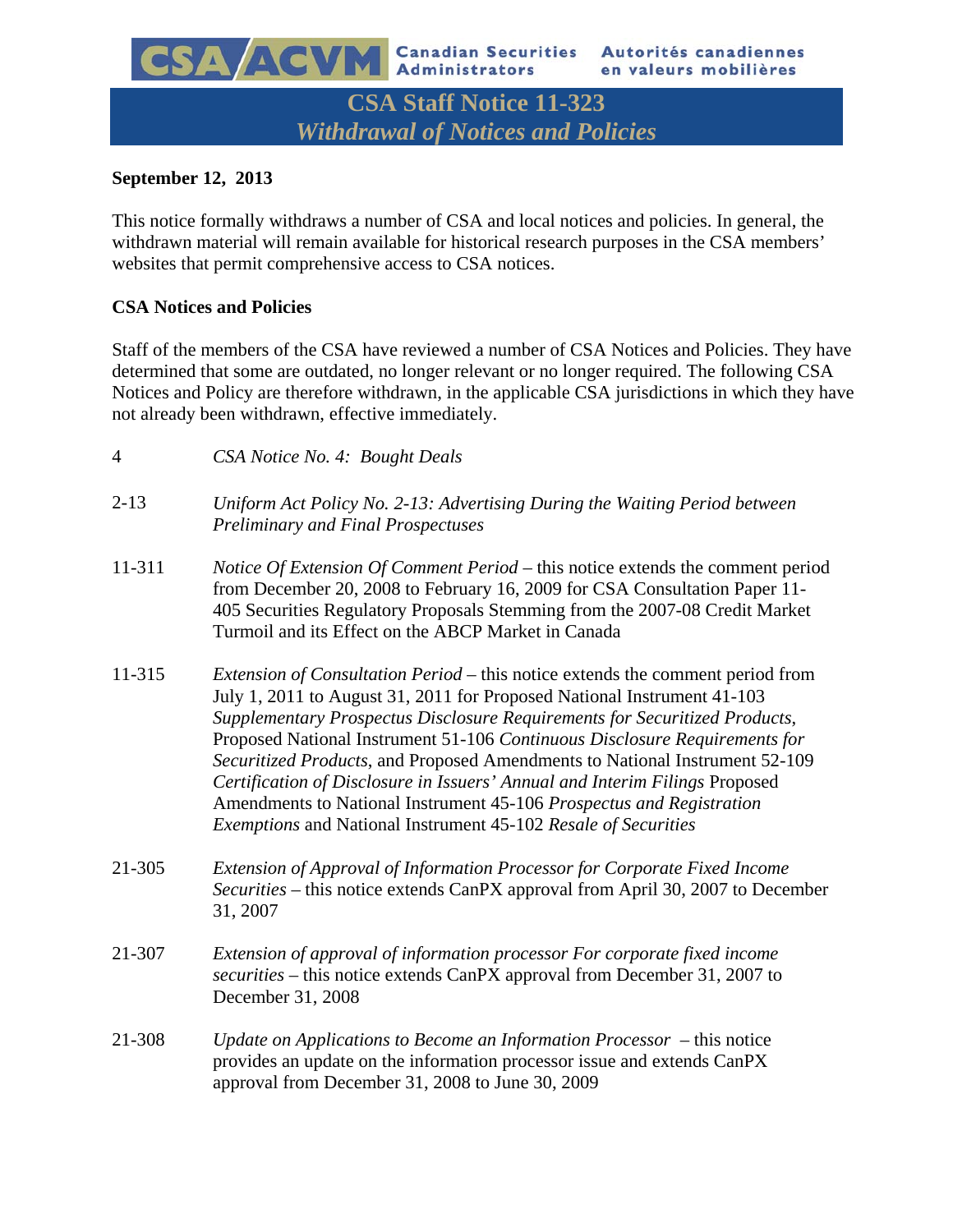| 24-307 | <i>Exemption From Transitional Rule</i> – this notice extends the transitional phase-in<br>period in National Instrument 24-101 Institutional Trade Matching And Settlement<br>to July 1, 2010 |
|--------|------------------------------------------------------------------------------------------------------------------------------------------------------------------------------------------------|
| 31-201 | National Policy 31-201: National Registration System                                                                                                                                           |
| 31-312 | Exempt Market Dealer Category under National Instrument 31-103 Registration<br>Requirements and Exemptions                                                                                     |
| 31-316 | Blanket Order Exempting Persons and Companies from the Requirement to<br>Register when Trading in Short-term Debt Instruments                                                                  |
| 31-318 | Omnibus / Blanket Order Exempting Mortgage Investment Entities from the<br>Requirement to Register as Investment Fund Managers and Advisers                                                    |
| 31-319 | Further Omnibus / Blanket Orders Exempting Registrants from Certain<br>Provisions of National Instrument 31-103 Registration Requirements and<br>Exemptions                                    |
| 31-322 | Extension of Omnibus / Blanket Order Exempting Mortgage Investment Entities<br>from the Requirement to Register as Investment Fund Managers and Advisers                                       |
| 31-402 | Registration Forms Relating to the National Registration Database                                                                                                                              |
| 33-308 | The CSA STP Readiness Assessment Survey Report is now available on the CVMQ<br>Website                                                                                                         |
| 33-312 | The CSA STP Readiness Assessment Survey Report is now available on the OSC<br>Website                                                                                                          |
| 33-313 | <b>International Financial Reporting Standards and Registrants</b>                                                                                                                             |
| 33-314 | <b>International Financial Reporting Standards and Registrants</b>                                                                                                                             |
| 44-302 | Replacement of National Instrument 44-101 Short Form Prospectus Distributions                                                                                                                  |
| 51-326 | Continuous Disclosure Review Program Activities for Fiscal 2008                                                                                                                                |
| 51-329 | Continuous Disclosure Review Program Activities for the fiscal year ended March<br>31, 2009                                                                                                    |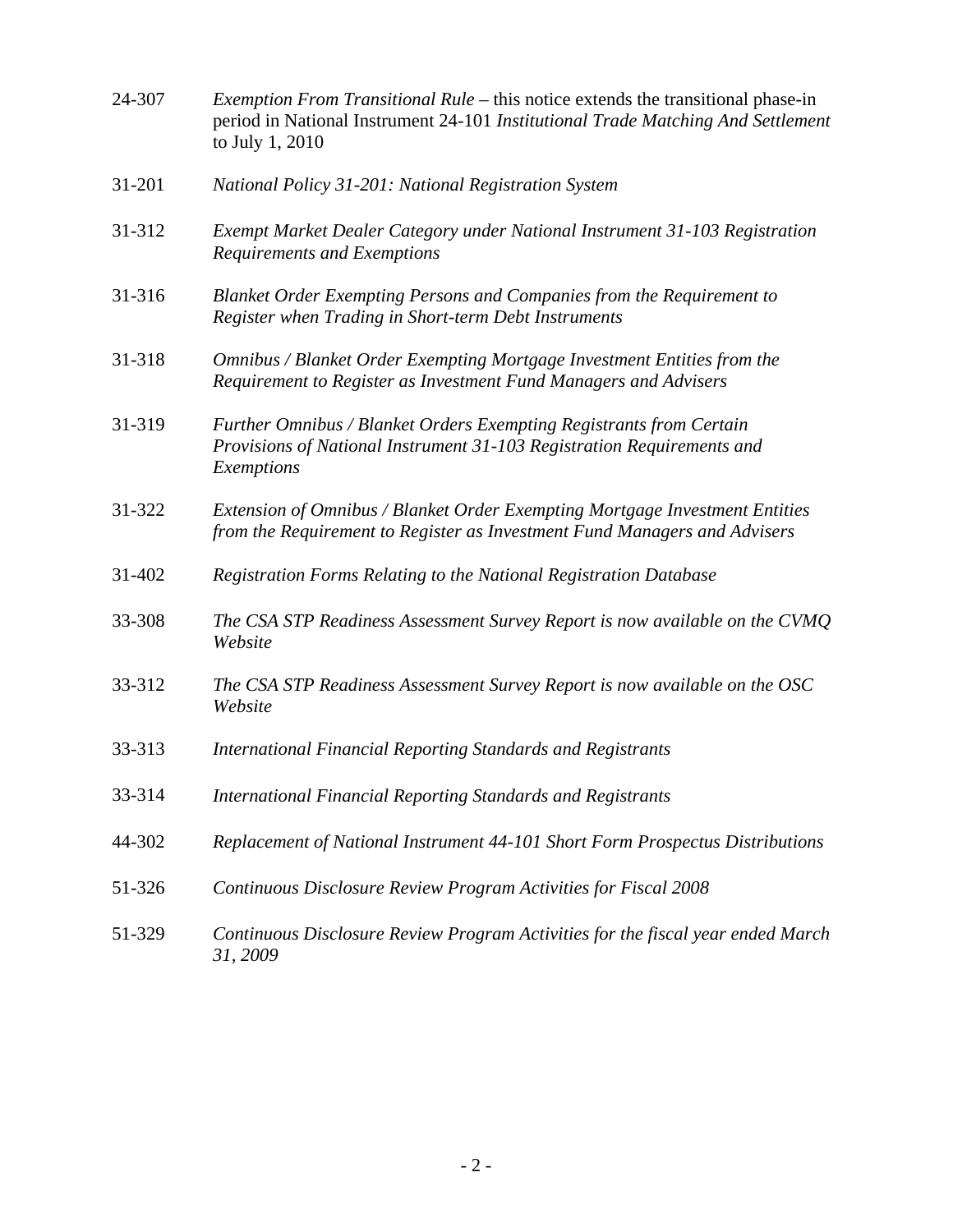### **ASC Notices**

Staff of the Alberta Securities Commission have reviewed a number of ASC Notices. They have determined that the following notices are to be withdrawn, effective immediately.

| 3.1 | De Minimis Rights Offering Exemption – Recognition of the Laws of Jurisdictions              |
|-----|----------------------------------------------------------------------------------------------|
| 3.2 | Recognition of Jurisdictions Under Section $132(1)(e)$ and $133(h)$ of Part 11 of the<br>Act |
| 9   | Dated March Statement of Financial Position Required by Section 74(2) of the<br>Regulations  |
| 24  | <b>Filing Confidential Material Change Reports</b>                                           |
| 26  | Late Filing of Financial Statements                                                          |
| 30  | Securities Advisory Committee to the ASC                                                     |
| 33  | Disruption of Mail Service                                                                   |
| 34  | <b>Selective Review of Prospectus Filings</b>                                                |
| 35  | Sale of Undivided Interests in Land                                                          |
| 37  | Compliance with Information Requests from Stock Exchanges                                    |
| 39  | ASC to Cease Issuing Section 141 Certificates (06/09/06)                                     |

#### **AMF Notices**

Staff of the Autorité des marchés financiers have reviewed a number of AMF Notices. They have determined that the following notices are to be withdrawn, effective immediately.

> *Business Continuity Planning – Industry Testing Exercise*  (dated February 8, 2011)

*Loi modifiant la Loi sur les valeurs mobilières et d'autres dispositions législatives (2006, c. 50) - Entrée en vigueur de certaines dispositions (découlant du Règlement sur l'information continue des fonds d'investissement en capital de développement)* (dated May 30, 2008)

*Abrogation de l'article 99 de la Loi sur les valeurs mobilières*  (dated May 30, 2008)